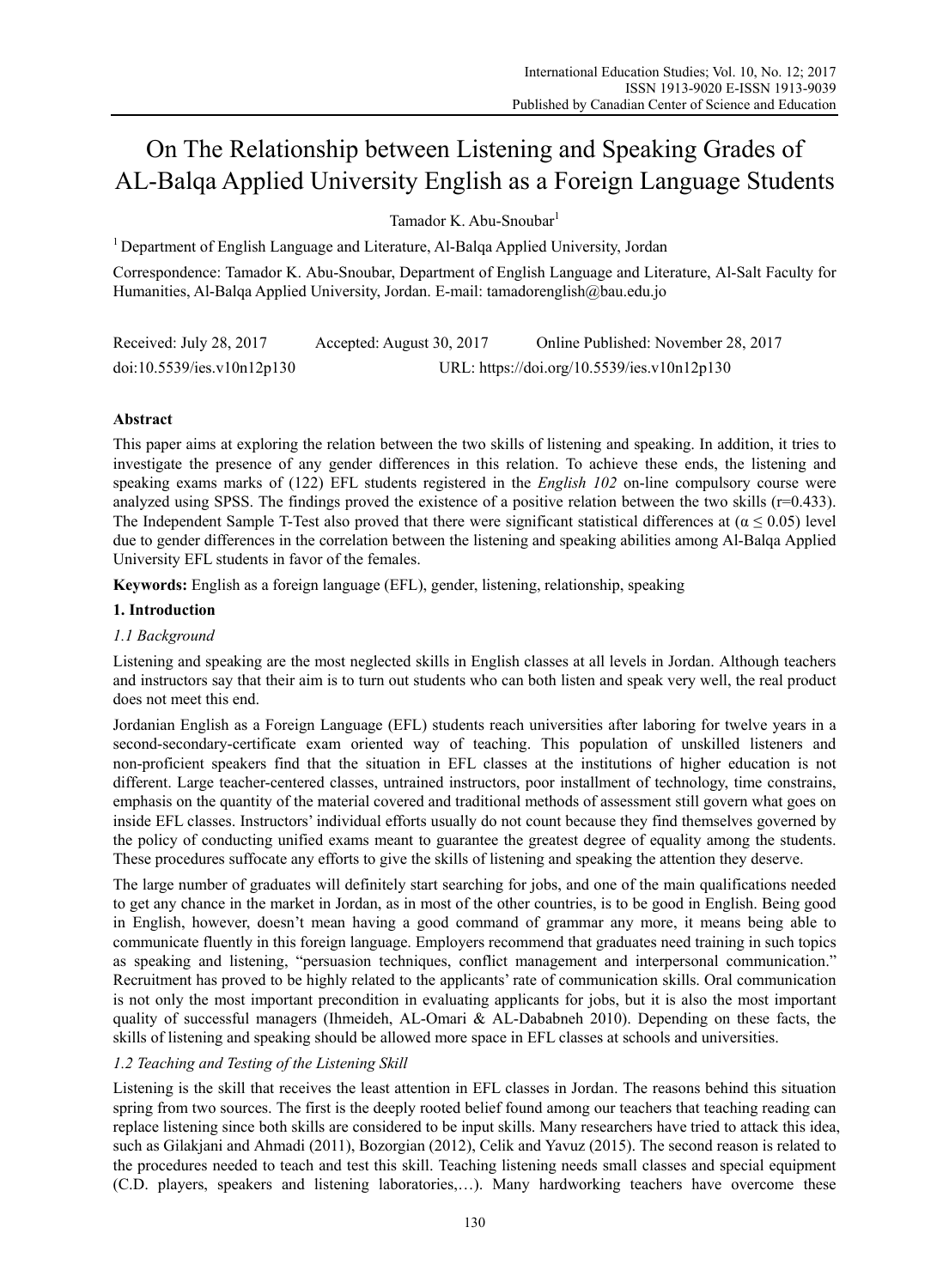problems by relying on online listening resources, however. Abbas (2013) conducted an experimental study at AL-Quds Open University in which she investigated the students' attitudes towards an intensive online listening training course. The researcher provided the participants with a wide variety of on-line listening activities that they were supposed to practice at home, in addition to the activities that were done in-class (activities provided by the textbook), but the bulk of the activities were done on-line. Through their logs and their responses to a pre-designed questionnaire, the students realized the importance of sustainable exercise and practice at home. They also reported that this practice has minimized their fear and anxiety during the listening exams. The participants also reported that the online practice has positively affected their oral communication skills. This study has provided evidence that the traditional complaint about the procedural difficulties hindering the efficient teaching of this skill can be easily overcome.

Testing listening produces some other procedural difficulties. Listening tests vary from comprehension questions to true-false and gap-filling questions. Celik and Yavuz (2015) divided these testing problems into internal and external. The internal problems stem from the learner himself and are due to factors like stress and anxiety and the suitability of the listening material, while the external ones have to do with the quality of the listening material and the noisy surroundings.

#### *1.3 Teaching and Testing of the Speaking Skill*

In today's world where English is the dominating language and nearly the only means of communication in the areas of science, technology, trade and commerce, nobody can deny the fact that oral communication is of prime importance. This intensifies the need for giving the speaking skill more space and attention in our EFL classes. Radwan (2012) highlights the fact that this productive skill is not given enough attention and is being taught in the wrong way. The reason behind these mal-teaching procedures is the teachers' disbelief in the importance of this skill in addition to their inability to speak English fluently, minimizing their chances to be creative teachers of this oral skill.

EFL teachers in Jordan are still faithful to the Grammar Translation Method (GTM) and they still manage their classes depending on the teacher-centered strategies. EFL instructors still believe that teaching listening is time consuming and not rewarding (Hassan, 2001; Azizifar, Ghaitasi, & Gohary, 2014). Factors hindering the teaching and testing processes of speaking are both internal and external. In a study under the title "Demotivating Factors on English Speaking Skill: A Study of EFL Language Learners and Teacher's Attitudes" by Soureshjani and Riahipour (2012), the participants reported that factors related to the teachers, and equipment and class utility are the three factors that most hinder development of their speaking skill. "Teacher's getting angry" is the highest demotivating factor followed by the "teachers' discriminating between poor and strong students" and "not using the suitable equipment and materials," respectively. The study highlighted the importance of using suitable listening equipment and materials to promote the development of the speaking skill since the students become more willing to speak when they s hear the words pronounced in a native or native-like way. Liu and Jackson (2008) proved that during oral tests, EFL students usually suffer high rates of anxiety due to their fear of making mistakes and of being over-corrected by their teachers. Another problem that hinders the testing of speaking is that a lot of time is needed to test large classes which strengthen the instructors' belief that teaching and testing this skill is a waste of time. These problems can be avoided, however, by employing computer assisted oral tests which have proved to save time and lower the rates of anxiety among EFL students (Sayin, 2015).

It is important here to highlight the fact that Jordan is one of the EFL countries, which means that English is not heard and used everywhere most of the time. This underlines the need for more concentration on the listening skill since it is the only source for EFL learners to get acquainted with the authentic English language to be able to promote and develop their oral skills.

While this paper is meant to shed light on the possible relation between these two skills through a quantitative analysis of the grades obtained by EFL students in the listening and speaking exams, it also aims at probing the effect of gender on this relation. The role of gender in the teaching and testing of listening and speaking has been overlooked by researchers in general (Lee, 2008, Sobhani, 2015). Valencia (2011) believes that the results obtained from the very limited number of studies in this field, are still inconclusive and shallow.

## *1.4 Statement of the Problem*

The relation between listening and speaking and how listening proficiency positively affects the oral skills in general still need more efforts to bridge the gap in our knowledge concerning this area. What effects gender has on this relation is also a route scarcely trodden by researchers and still needs further exploration. This study is hoped to be a contribution in the efforts and body of research meant to enhance the teachers' and instructors'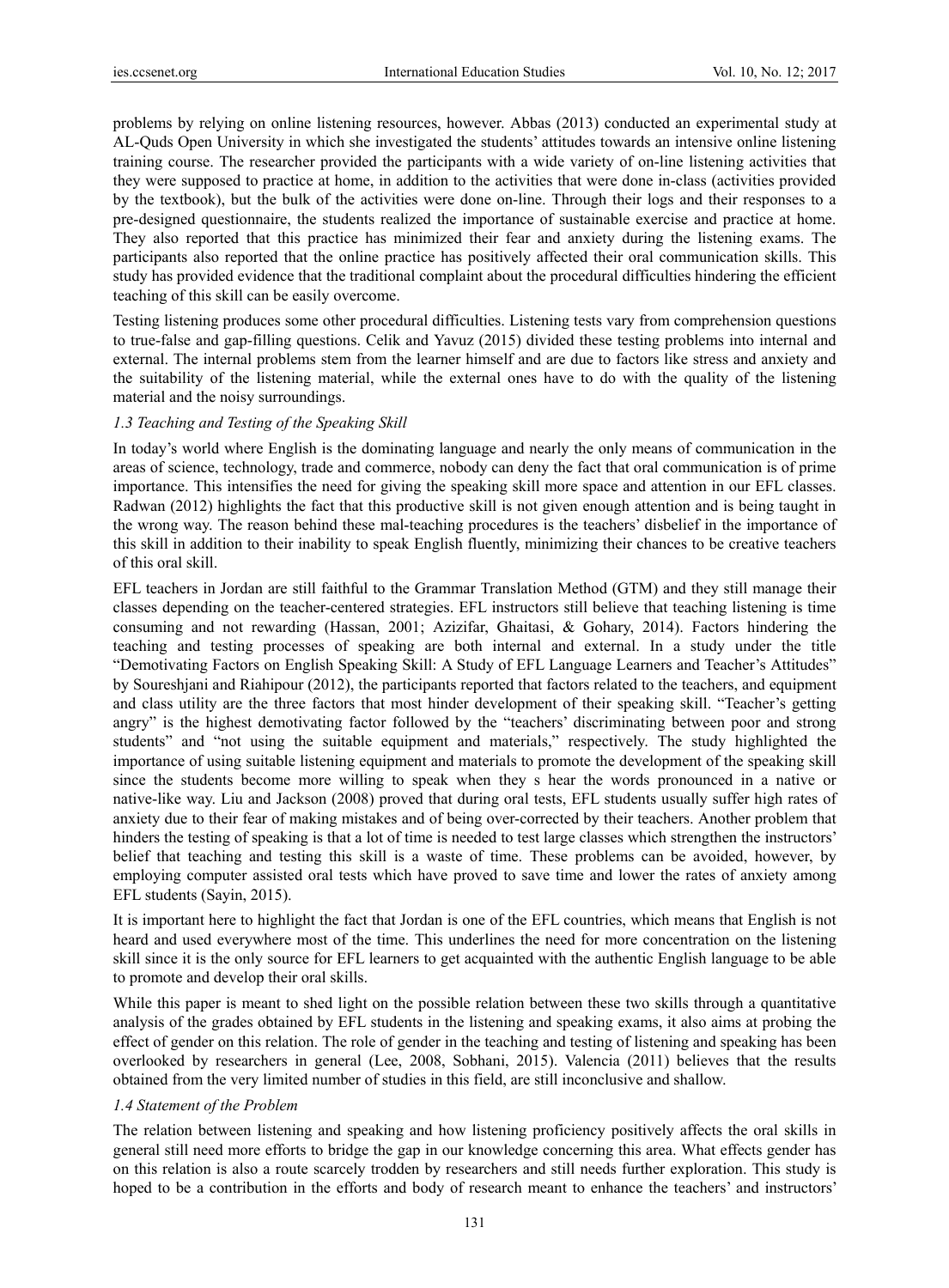belief in the importance and benefits of giving enough time and attention to the listening skill which serves as the corner stone in any attempts to promote their students' oral proficiency.

## *1.5 Theoretical Frame*

The two skills of listening and speaking in fact, are inter-related. It is suggested by many researchers like Bozorgian (2012) and Feyten (1991) and Richard (2008) that enhancing the speaking skill is strongly related to the students' progress in the listening skill. Celik and Yavuz (2015) say that understanding the nature of the language skills and how related they are a precondition for any successful learning / teaching process. The order they suggest for dealing with the four skills is listening, speaking, reading and writing. Zhang (2009) relies on Krashen's Input Hypothesis to highlight how listening affects improving the learners' oral fluency. She also adds that only through listening to authentic materials by native speakers can learners produce correct pronunciation and learn how to improve their use of features like stress and intonation. A point supported by Bozorgian (2012) and Abbas (2013) who believe that listening is the basic and most essential skill in any English language process and that it has to be treated with more care and given more time.

#### *1.6 Aim of the Study*

This study aimed to investigate the relation between the listening and speaking skills through analyzing the grades obtained by the students in the exams dealing with these two skills. The current study also probes any significant differences in this relation due to gender.

#### *1.7 Significance of the Study*

Although much ink has been shed on the studies dealing with the reading and writing skills and the effective methods and strategies to improve the EFL students' abilities in these areas, listening and speaking continue to be neglected both in practice and in the amount of research allotted to them. The current study turns the spotlight on these skills and tries to bridge the gap and minimize the deficit in the research catering for these skills by investigating the relation between the listening grades and the speaking grades of a sample of AL-Balqa Applied University EFL students, in addition to investigating the role of gender differences in this relation.

#### *1.8 Study Questions*

This study aims to answer the following questions :

1) Is there a significant relation between the listening and speaking grades among AL-Balqa Applied University EFL Students?

2) Are there significant differences in the correlation between the listening and speaking grades among AL-Balqa Applied University EFL Students due to gender ?

## *1.9 Limitations of the study*

The current study is limited to Al-Balqa Applied University students / the center colleges, during the second semester of the academic year 2016–2017.

## **2. Literature Review**

## *2.1 The Effect of Listening on Speaking*

The effect of the learners' listening abilities on their oral skills and speaking abilities has attracted the attention of many researchers in EFL and ESL countries. Celik and Yavuz (2015) conducted a study to find the correlation between speaking and listening grades at university level. To carry out this study, the participants who belonged to different scientific fields of study were allowed a six-hour training of listening per week for fourteen weeks. It included listening to short passages followed by different activities. At the end of the term, they set for a listening exam and an oral speaking exam. The correlation between the speaking and the listening grades proved to be very low, contrary to the researchers' expectations.

Zhang (2009) investigated the effects of listening on speaking for Chinese college students. The quantitative analysis of the correlation between the grades obtained by the listening and speaking tests proved that the two abilities are closely related which means that listening does have a positive effect on improving the participants' oral skills.

Bozorgian (2012) conducted a study to shed light on the relationship between listening and other language skills in International English Language Testing System (IELTS). The grades of 701 participants in the IELTS were downloaded from www.ieltstehran.com. The descriptive analysis demonstrated that the lowest grades of all the skills were those of the speaking skill ( $M = 5.568$ , S.D. = 0.889) and the highest marks were obtained in the reading skill (M= 6.987, S.D. = 0.789). The pairwise correlation coefficient proved the existence of a strong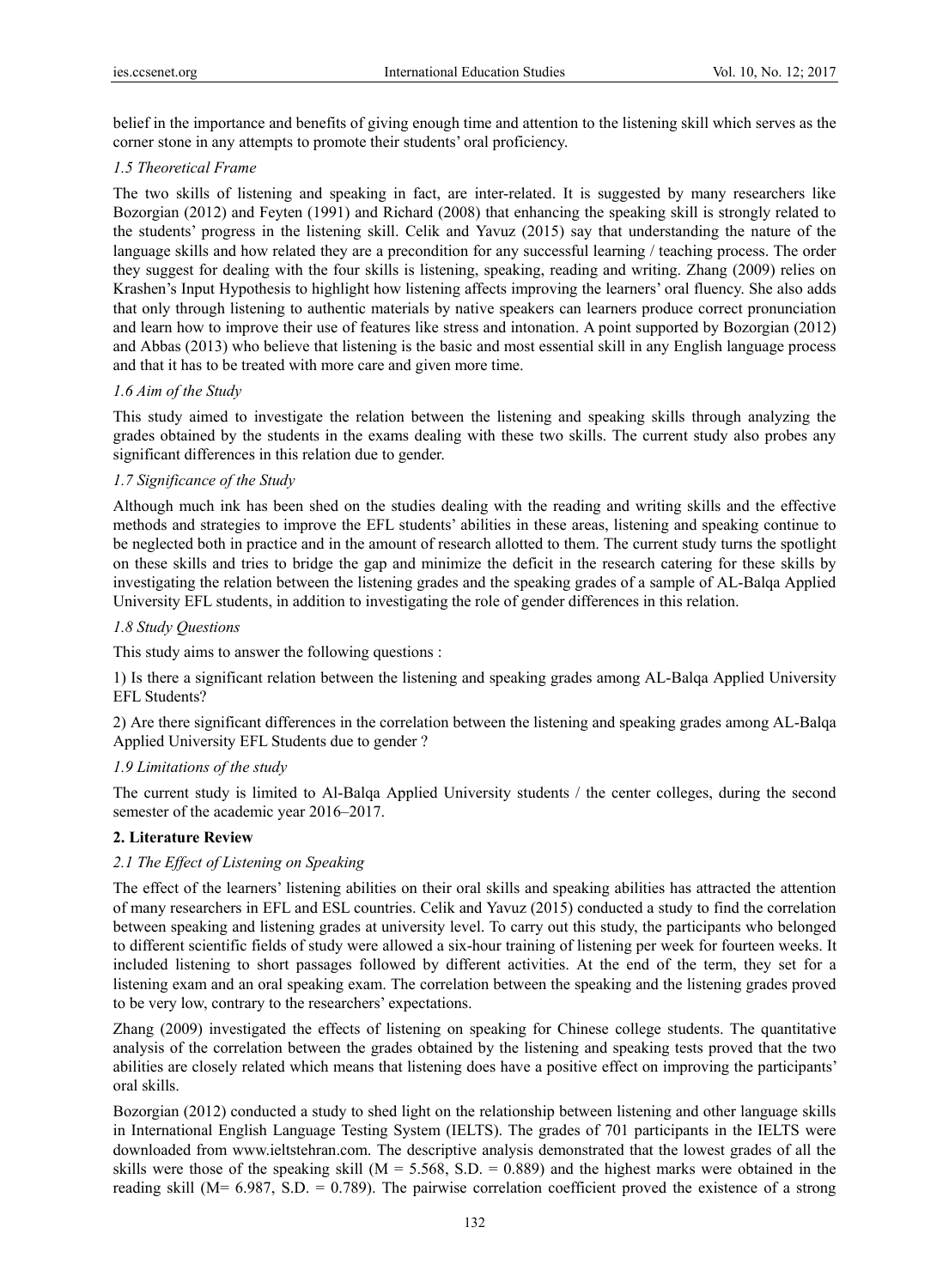positive correlation between listening and speaking ( $r = 0.654$ ,  $n = 1800$ ,  $p \le 0.00$ ). The correlation between listening and the overall IELTS performance was ( $r = 0.887$ ,  $n = 1800$  p  $\leq .000$ ).

Astroga-Cabezas (2015) tried to prove the existence of a positive effect for listening on oral skills in English language teaching. The 120 participants were divided into two groups of 60 students. The test group was "provided with totally listening focused instruction and activities," while the second group was taught the normal way. The analysis of the pre-test and post-test scores proved the existence of a strong relation between listening proficiency and a "slight" improvement in the oral skills.

Pinem (2006) examined the correlation between listening as an independent variable with speaking as a dependent variable. The 17 participants did better in the listening exam (M= 5.5688) than in the speaking test (M= 4.8235). The Pearson Product-Moment Correlation formula was used and the findings highlighted the presence of a positive correlation between the two variables, (r=0.30812) proving that a learner's ability in speaking influences the way he/she does in the speaking exams.

Azizah (2014), who strongly believes that speaking is the cream of language teaching and that exposing EFL and ESL learners to authentic listening texts can improve their speaking skills, explored the correlation between listening comprehension and speaking ability. The 31 participants of the English Education Department at Jakarta State University furnished the sample of the study. The statistical analysis proved the existence of a positive correlation between the two variables  $(r_{xy}=0.46)$ .

Jaiyote (2015) examines the relationship between test-takers' L1, listening proficiency and their performance on paired speaking tests. The 40 participants' mother tongue were Urdu (20 students) and Thai (20 students). The data analyzed in this study were the listening and speaking grades. The results depicted significant correlation between the listening and paired speaking tests. No statistically significant correlation was found between the listening scores and the monologic speaking scores, however.

#### *2.2 The Effect of Gender on the Relation between Listening and Speaking Grades*

Up to the researcher's knowledge, no studies dealing with the gender differences when it comes to the correlation between listening grades and speaking grades do exist. Many studies have dealt with gender differences in listening comprehension or gender differences in speaking exams. All of these studies remain inconclusive and this field still needs more attention.

## 2.2.1 Gender and Listening Grades

Valencia (2011) carried out a study to investigate the impact of Visually Enriched PowerPoint slides (VEPP) on learner's achievement and to see if gender affected the listening outcomes with or without VEPP. The researcher predicted that VEPP would enhance the students' listening comprehension. The results proved that the (46) participants in the VEPP group earned higher grades than the non-VEPP (45) participants. The researcher's second hypothesis predicted that the use of VEPP in listening activities would have an impact on male (16 participants) and female (30 participants) differently. The analysis uncovered the existence of no effect for gender on the participants' marks.

Jafari (2010) investigated the existence of gender differences in the relationship between Iranian EFL students' listening comprehension (LC) and their English listening comprehension motivation (ELCM). The 32 male and 32 female participants reported no significant differences due to gender neither in the LC ( $t=$  -0.784,  $p$ >0.05) nor in the ELCM (t =  $-0.007$ , p > 0.05).

In a study by Sepahvand (2012), the relationship between listening self-efficacy, listening comprehension, gender and age was investigated. The 60 participants (30 males and 30 females) who revealed that a relation exists between self-efficacy and listening comprehension, proved that gender did not affect the relationship between self-efficacy and listening comprehension. Age was found to be negatively related to listening self-efficacy.

#### 2.2.2 Gender and Speaking Grades

In a study exploring the impact of gender in oral proficiency testing, O'Loughlin (2002) investigated whether the gender of the IELTS test-takers (8 males and 8 females) and that of the examiners (2 males and 2 females) would affect the scores of the oral proficiency of examinees. The findings revealed that gender did not have a significant impact on the IELTS interview.

Motallebzadeh (2011) investigated the relationship of 429 adult EFL students. After conducting the Oxford placement test and an IELTS oral placement test, the sample was minimized to 160 participants for a final oral interview. Statistical analysis of the data revealed that although females' achievement in the oral test was better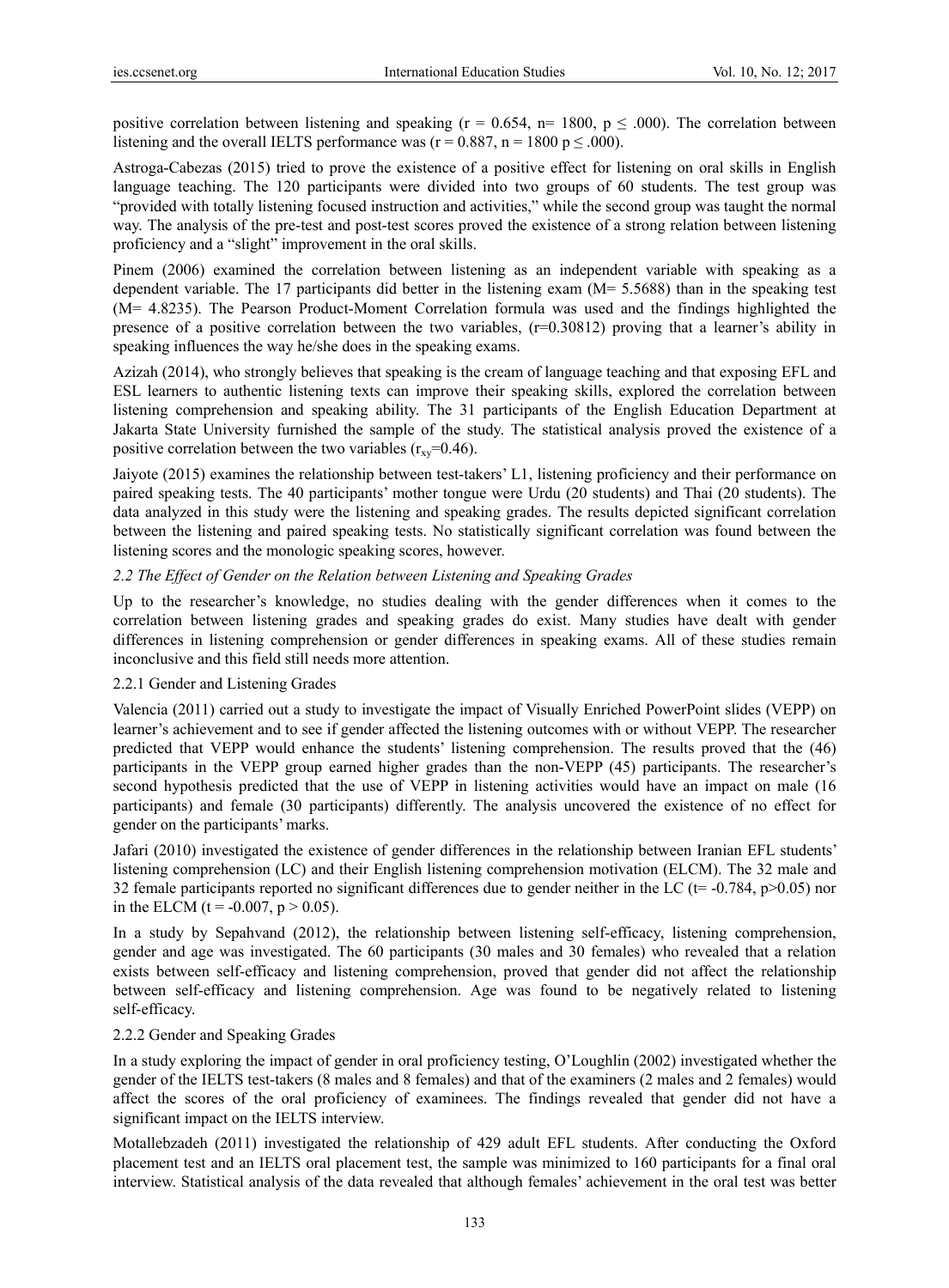than the males', the difference was not significant.

Khaghaninejad (2016) probed the role of gender on Iranian intermediate learner' oral accuracy and fluency. The study tried also to explore which group (males or females) has a correlation between its speaking fluency and listening comprehension. The sample consisted of 30male and 30 female learners who were selected randomly from a pool of an institute of technology. Two raters analyzed the recorded interviews (in terms of fluency and accuracy) after which the participants set for a listening comprehension test, the findings pointed that the female participants exceeded their male counterparts in the fluency part but the males did better in the accuracy part. In addition, a strong relation was found between female participants' listening comprehension and speaking fluency while for the males this relation was traced between their listening comprehension and their speaking accuracy.

## **3. Methodology**

#### *3.1 Participants*

The participants in this study are 122 students (43 males, 79 females). They range from freshmen to seniors of low and high proficiency levels and enrolled in the English 102 on-line compulsory course. They belong to different majors and come from different social classes. The participants' ages range between 18-22 years old.

#### *3.2 Instrument*

The grades obtained from the on-line multiple choice listening exam (4 questions = four points) and the speaking exam marks as rated by examiners (out of 8 marks).

#### *3.3 Procedure*

The English 102 advanced service course is a compulsory course that is proceeded by the English 101 intermediate compulsory course and the English 099 remedial course for students who fail the placement test. EFL Students are taught three hours of face-to-face lecture per-week in addition to one online hour in which they are supposed to do online activities uploaded on their accounts by their instructors. The online material consists of seven units and is covered within the 16-week semester. Each unit is allotted nearly two weeks (6-7 face-to-face lectures). Listening is officially allotted one lecturing hour per week in addition to the online listening activities students are recommended to do whether at home or in the EFL computer labs. The students set for their listening exam as part of the mid-semester exam held at the end of the ninth week. The students are allowed to listen twice to a certain listening passage and then they answer the four multiple-choice questions, click the "submit" button and go on to continue the other parts of their exam. Each section is given a different listening comprehension passage of the same degree of difficulty. The texts are authentic-like and the speakers are natives. It is worth mentioning that a special committee of twelve EFL instructors (males and females, M.A and Ph.D. holders) meets at the beginning of every semester to evaluate the texts used in the previous semester, choose new texts and write down suitable questions. After finishing their exam, students set for their speaking exam. Each student is given a speaking prompt, allowed to think for 2-3 minutes then is allowed to speak in the form of monologue for 2 minutes. The holistic scoring method recommended by Luoma (2004) and Pan and Pan (2011) are the approach used to assess the students. This method of assessment is found to be the most suitable since it combines an overall impression of the rater in addition to its being rapid and accurate.

#### *3.4 The Selection of the Sample of the Study*

The random sample which consisted of the results obtained by (122) students registered in the English 102 course, was selected from the results of a pool of 900 students recorded on the marks system at Al-Balqa Electronic Academy. The sample of the study was determined based on Sekaran and Bougie (2013).

## *3.5 Stability of the Study Instruments*

The researcher used (Cronbach alpha) to measure the stability of the measuring tool. The value (alpha = 82.14%) was excellent, being higher than the acceptable 60% (Miller, 2013).

#### *3.6 Statistical Analysis*

The data were analyzed via the SPSS (Statistical Package for the Social Sciences), using both descriptive and informational statistics. The following descriptive statistical methods have been used for the purposes of analysis:

1) Percentage: have been used to measure the relative frequency distributions of the characteristics of respondents and their responses to the test questions.

2) The mean: was used as the leading measures of central tendency to measure the average answers of respondents to the test questions.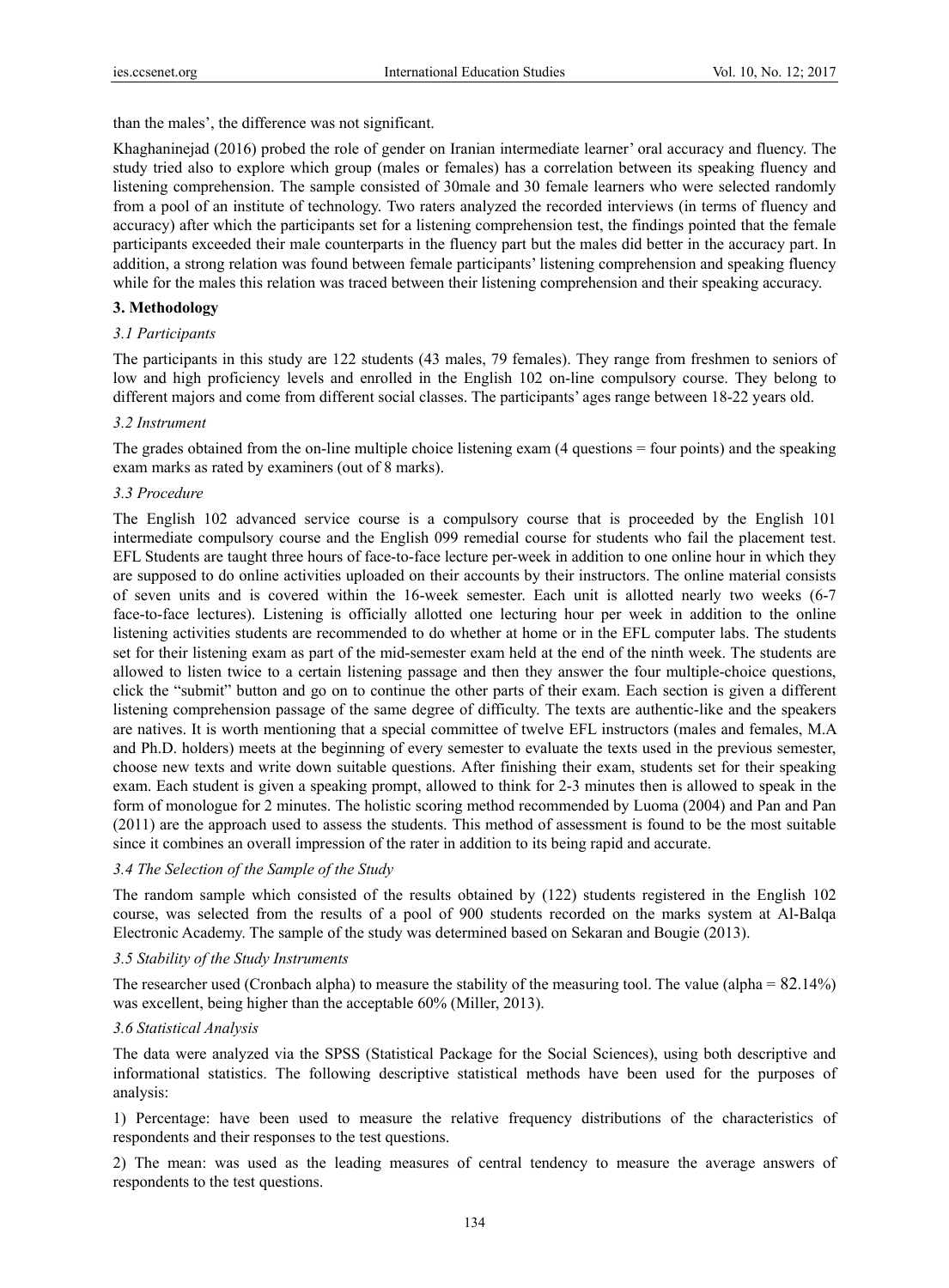3) Standard deviation: was used as one of the measures of dispersion to measure the deviation in the answers of the respondents about the middle of the arithmetic.

4) Independent Samples T-Test: was used to know the differences between the averages of statistical variables of the categories.

#### **4. Results**

Q1: Is there any significance correlation between the listening and speaking abilities among Al-Balqa Applied University EFL students?

In order to answer this question, as well as to identify the relationship between the listening and speaking abilities among Al-Balqa Applied University EFL students, the researcher tested the correlation coefficient (Pearson), and the level of significance was (0.01). A significant correlation was found between the listening and speaking abilities among Al-Balqa Applied University EFL students.

Table 1. Correlation between the listening and speaking abilities among Al-Balqa Applied University EFL students

|           |                     | Listening | Speaking  |
|-----------|---------------------|-----------|-----------|
|           | Pearson Correlation | 1.000     | $0.433**$ |
| Listening | $Sig.(2-tailed)$    | 0.000     | 0.000     |
|           | N                   | 122.      | 122.      |
|           | Pearson Correlation | 1.000     | $0.433**$ |
| Speaking  | $Sig.(2-tailed)$    | 0.000     | 0.000     |
|           | N                   | 122.      | 122       |

\*\*Correlation is significant at the 0.01 level.

Table 1 shows that there is a relationship between the variables of the study (listening and speaking) among Al-Balqa Applied University EFL students, where the coefficient of correlation is (0.433), which is statistically significant at level  $(0.01)$ , and this correlation is positive.

Q2: Are there significant differences in the correlation between the listening and speaking abilities among Al-Balqa Applied University EFL students due to gender?

In order to answer the second research questions, descriptive statistics were used. The descriptive statistics included mean and standard deviations between the listening and speaking abilities among Al-Balqa Applied University EFL students, and the Independent Samples T-Test was used to determine differences between males and females, and Table 2 shows differences due to gender.

Table 2. Independent Samples T-Test for identification of any significant gender differences in the correlation between the listening and speaking abilities among Al-Balqa Applied University EFL students

| Gender    |               | Male  | Female |        |       |       |  |
|-----------|---------------|-------|--------|--------|-------|-------|--|
| Section   | Mean          |       | Mean   | S D    |       | Sig   |  |
| speaking  | 5.7215 2.1240 |       | 6.1628 | 1.4949 | 0.844 | 0.040 |  |
| listening | 1.9620        | .9260 | 2.7907 | .9894  | 1.519 | 0.004 |  |

Table 2 shows that there are significant statistical differences at ( $\alpha \le 0.05$ ) level due to gender differences in the correlation between the listening and speaking abilities among Al-Balqa Applied University EFL students in favor of the females.

## **5. Discussion**

The present study is meant to contribute more knowledge to the field of the relation between the listening and speaking abilities. Concerning the first question in this study "Is there a significant correlation between the listening and speaking grades among AL-Balqa Applied University EFL Students?," the data analysis has proved the existence of a strong positive relation between the listening grades and the speaking grades ( $r=0.433$ ). This result supports previous studies investigating the same relation. Zhang (2009) conducted a study to investigate this relation and his findings demonstrated that the two skills are closely related; proving that listening has a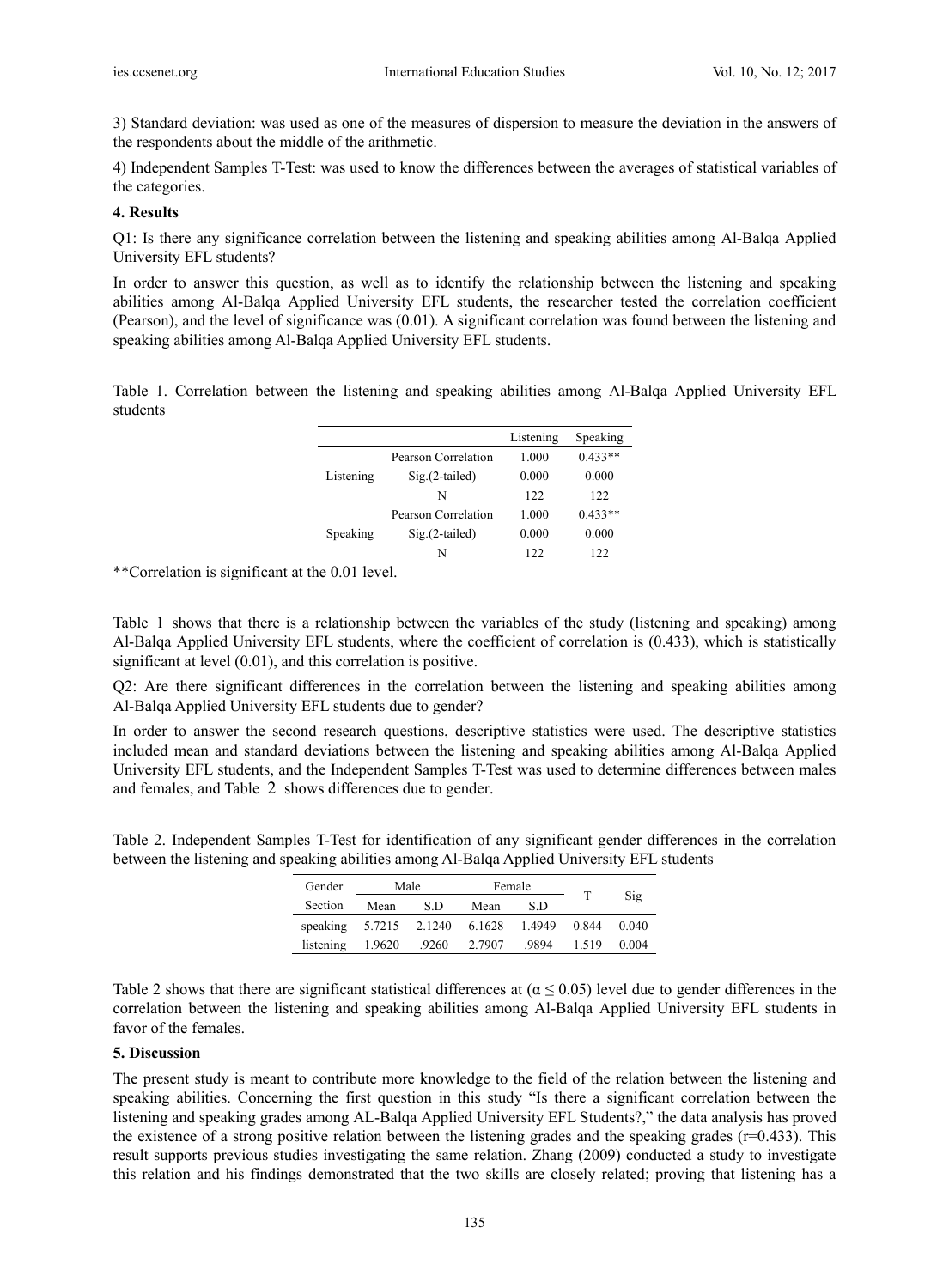positive effect on improving the learners' oral skills. The findings of the current study also support Bozorgian (2012) whose participants' grades proved the existence of a strong positive correlation between listening and speaking as well as between listening and the skills of writing and reading . Similar findings were also reached by Astroga-Cabezas (2015) who proved the existence of a positive effect of listening. Azizah (2014) emphasized the existence of a close relation between listening comprehension and the overall language proficiency. A strong positive relation was also found between the grades of the listening and speaking exams. The findings of the present study are also consistent with studies by Pinem (2006), Jaiyote (2015). Celik and Yavuz (2015) whose study hits the same destination, is not supported by findings of the present study, in which the correlation between the two skills proved to be very low.

The findings showed that listening is closely connected to the oral skills and does have an effect on the development of oral proficiency in EFL classes. These results supported educators calling for giving more time and attention for the teaching of listening with hard evidence to rely on.

Concerning the second question "Are there significant differences in the correlation between the listening and speaking grades among AL-Balqa Applied University EFL students due to gender?", the data analysis proved the existence of significant differences in favor of the females. The closest study to the area of the question is the one by Khagjaninejad (2016) which explored the effect of gender on the relation between speaking and listening the findings illustrated that females did better in the fluency side of the oral test while males' achievement was better in the accuracy side. The study also highlighted the existence of a strong relation between the female participants' listening comprehension and speaking fluency. A strong relation between the males' listening comprehension and speaking fluency proved to exist.

Since no other studies dealt with the gender role on the relation between listening and speaking, studies dealing with gender and listening and others dealing with gender and speaking are traced here.

Up to the researcher's knowledge, none of the previous studies is supported by the findings of the present study. The current study proved the existence of significant gender differences in the relation between listening and speaking. Valencia (2011) did not support the effect of gender on the listening skill. The current study is also inconsistent with the findings of Jafari (2010) and Sepahvand (2012) who proved through their studies that gender has no effect on the listening skill. When coming to differences in the oral proficiency grades due to gender differences, the present study is found to be inconsistent with previous studies by O'Loughlin (2002) and Motallebzadeh (2011)

## **6. Conclusion**

The findings of the statistical analysis processes show that there is a significance correlation between the listening and speaking abilities among Al-Balqa Applied University EFL students, and there are significant gender differences in the correlation between the listening and speaking abilities among Al-Balqa Applied University EFL students.

In the light of these findings, providing some recommendations is found to be useful.

## *6.1 Pedagogical Recommendations*

## 6.1.1 Recommendations for Teachers and Instructors

Based on the results of the current research, teachers are advised to allow their EFL students more exposure to authentic and semi-authentic English listening texts. Listening input in the form of in-class and at-home activities enhances the learners' oral comprehension abilities and lowers their anxiety when it comes to this skill. The instructors' are also recommended utilizing modern technology and relying on on-line resources that allow them to beat any obstacles resulting from logistic shortcomings at schools and universities.

## 6.1.2 Recommendations for Students

Language learners are recommended to enhance their listening input so that they strengthen their speaking skill, pronunciation and vocabulary. Listening activities can be easily accessed these days. A button click on his computer or smart phone allows any serious learner to choose a suitable and interesting listening material and listen to it as many times as he needs and at any time.

## *6.2 Recommendations for Future Research*

Emphasizing the relation between the two skills of listening and speaking still needs more research efforts. Researchers are invited to conduct studies with wider samples that employ all sorts of listening materials and to evaluate the best sources, practices and activities that can enhance the learners' oral skills. The water in the lake of the role of gender in this relation needs to be moved and explored through more studies.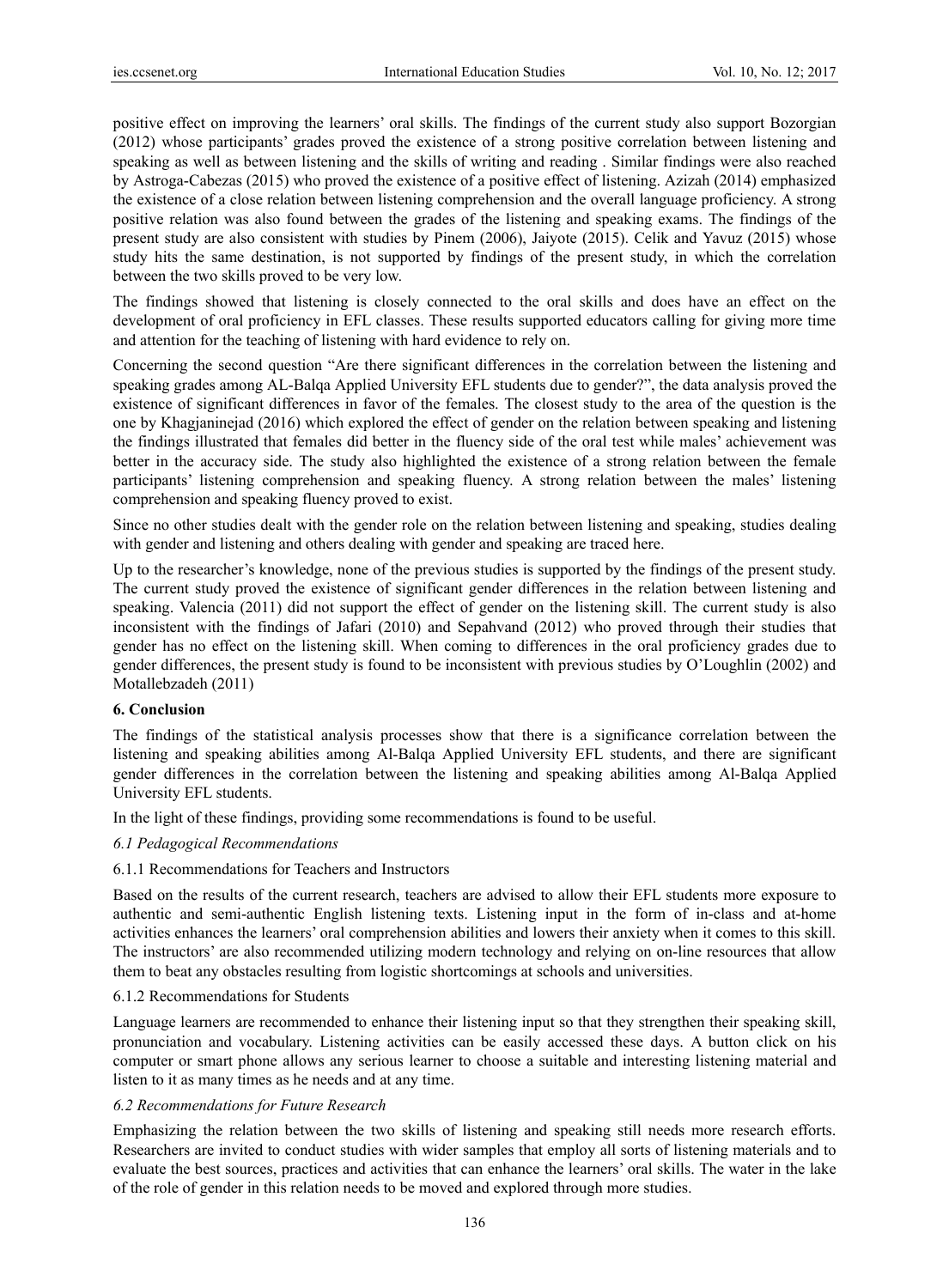#### **Acknowledgments**

The researcher thanks Mr. Qwaider, IT Manager at Balqa Electronic Academy for his assistance while preparing the random sample used in this research.

## **References**

- Abbas, I. (2013). Investigating the Students' Attitudes Towards Using the Best Practices in English Listening in The Blended E-Learning Environment at Al-Quds Open University. *Palestinian Journal of Open & Distance Education, 4*(7). https://doi.org/10.12816/0016342
- Astroga-Cabezas, E. (2015). The Relationship Between Listening Proficiency and Speaking Improvement in Higher Education: Considerations in Assessing Speaking and Listening. *Higher Learning Research Communications, 5*(2), 35-46. https://doi.org/10.18870/hlrc.v5i2.236
- Azizah, H. (2014). *The Correlation Between Listening Comprehension and Speaking Ability* (Bachelor of Arts thesis, Syarif Hidayatullah State Islamic University, Jakarta). Retrieved from http://repository.uinjkt.ac.id/dspace/bitstream/123456789/7185/1/AFIF%20FAUZI-FITK.pdf
- Azizifar, A., Ghaitasi, H., & Gowhary, H. (2014). EFL Adult Learner's Attitudes Towards Learning Speaking. *International Research Journal of Applied and Basic Sciences, 8*(10), 1664-1755.
- Bozorgian, H. (2012). The Relationship Between Listening and Other Language Skills in International English Language Testing System. *Theory and Practice in Language Studies, 2*(4), 657-663. https://doi.org/10.4304/tpls.2.4.657-663
- Celik, O., & Yavuz, F. (2015). The Relationship Between Speaking Grades and Listening Grades of University Level Preparatory Students. *Procedia, 197*, 2137-2140. https://doi.org/10.1016/j.sbspro.2015.07.339
- Feyten, C. (1991). The Power of Listening Ability: An Overlooked Dimension in Language Acquisition. The Modern Language Journal, 75(2), 173-180. https://doi.org/10.2307/328825
- Gilakjani, A., & Ahmadi, M. (2011). A Study of Factors Affecting EFL Learners' Comprehension and Strategies for Improvement. *Journal of Language Teaching and Research, 2*(5), 977-988. https://doi.org/10.4304/jltr.2.5.977-988
- Hassan, F. (2001). *Attitudes of Tenth Grade Students Towards Speaking English as a Foreign Language in Salfeet District* (Master's thesis, An-Najah National University). Retrieved from https://theses.ju.edu.jo/Show\_Abstract.aspx?par1=JUF0542775?Page=12
- Ihmeideh, F., Al-Omari, A., & Al-Dababneh, K. (2010). Attitudes Toward Communication Skills among Students'-Teachers' in Jordanian Public Universities. *Australian Journal of Teacher Education, 35*(4), 1-11. https://doi.org/10.14221/ajte.2010v35n4.1
- Jafari,S. (2010). *On the Relationship Between Listening Comprehension Motivation and Listening Comprehension Among the Iranian EFL Learners*. Retrieved from http://www.translationdirectort.com/articles/articles1994.php
- Jaiyote, S. (2015). T*he Relationship Between Test-Takers' L1, Their Listening Proficiency and Performance on Paired Speaking Tests*. English Language Assessment Research Group, British Council. Retrieved from https://www.britishcouncil.org/exam/aptis/research/publications/relationship-between-l1-and-listening-profi ciency
- Khaghaninejad, M. (2016). Focusing on the Relationship between Speaking Fluency/Accuracy of EFL Learners of Both Genders and their Listening Comprehension. *Mediterranean Journal of Social Sciences MCSER Publishing, 7*(3), 444-450. https://doi.org/10.5901/mjss.2016.v7n3p444
- Lee, J. (2008). *Listening Strategies, Listening Proficiency and Gender* (Master thesis, University of Oregon). Retrieved from http://linguistics.uoregon.edu/wp-content/uploads/2015/08/Lee-Jung-Soo.pdf
- Liu, M., & Jackson, J. (2008). An Exploration of Chinese EFL Learners' Unwillingness to Language Anxiety. *The Modern Language Journal, 92*(1), 71-86. https://doi.org/10.1111/j.1540-4781.2008.00687.x
- Luoma, S. (2004). *Assessing Speaking*. Cambridge, UK: Cambrige University Press. http://dx.doi.org/10.1017/CBO97805117733017
- Miller, D. (2013). *Measurement by the physical educator why and how* (3rd ed.). Indianapolis, Indiana, WM. C. Brown Communication, INC.
- Motallebzadeh, K. (2011). Does Gender Play a Role in Assessment of Oral Proficiency? *English Language*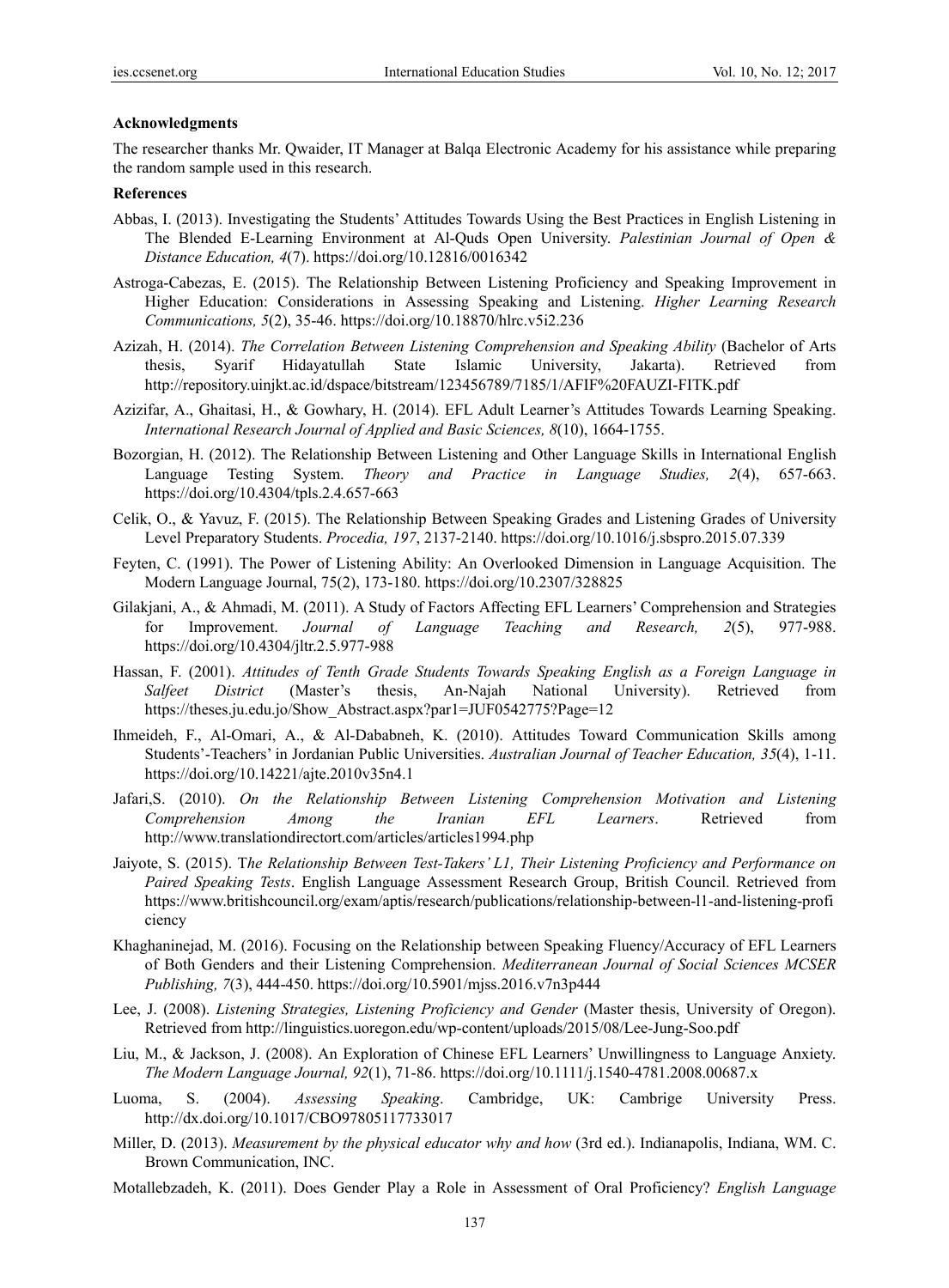*Teaching, 4*(4), 165-172. https://doi.org/10.5539/elt.v4n4p165

- O'Loughlin, K. (2002). The Impact of Gender in Oral Proficiency Testing. *Language Testing, 19*(2), 169-192. https://doi.org/10.1191/0265532202lt226oa
- Pan, Y., & Pan, Y. (2011). Conducting Speaking Tests for Learners of English as a Foreign Language. *The International Journal of Education and Psychological Assessment, 5*(1), 83-100.
- Pinem, Y. (2014). The Correlation Between Listening and Speaking Among High School Students. *ELTICS Journal, 1*(1), 12-23.
- Radwan, R. (2012). *Awareness and Attitudes of Gaza Secondary EFL Teachers towards the Methods of Teaching the Speaking Skill* (Master's thesis, Al-Azhar University-Gaza). Retrieved from https://www.alazhar.edu.ps/Library/aattachedFile.asp?id\_no=0046110
- Richards, J. (2008). *Teaching Listening and Speaking: From Theory to Practice*. Retrieved from http://www.professorjackrichards.com/wp-content/uploads/teaching-listening-and-speaking-from-theory-topractice.pdf
- Sayin, B. (2015). Exploring Anxiety in Speaking Exams and How it Affects Students' Performance. *International Journal of Social Science, 2*(12), 112-118.
- Sekaran, U., & Bougie, R., (2013). *Research methods for business: A skill-building approach* (6th ed.). John Wiley & Sons.
- Sepahvand, M. (2012). *The Relationship Between Listening Comprehension, Gender, and Age in EFL Male and Female Learners* (Master's Thesis, Shahid Rajaee Teacher Training University Faculty of Humanities). Retrieved from http://idochp2.irandoc.ac.ir/FulltextManager/fulltext15/th/194/194664.pdf
- Sobhani, Z. (2015). An Investigation into the Relationship between Gender and Cognitive Listening Comprehension Strategies. *JIEB, 20*(3), 46-50. Retrieved from http://www.psp-ltd.com/JIEB\_20\_3\_2015.pdf
- Soureshjani, K., & Riahipour, P. (2012). Demotivating Factors on English Speaking Skill: A Study on EFL Language Learners' Attitudes. *World Applied Sciences Journal, 17*(3).
- Valencia, F. (2009). The Power of PowerPoint on Listening Activities on Beginning Spanish Students. Doctoral Dissertation, University of Alabama. Retrieved from http://libcontent1.lib.ua.edu/content/u0015/0000001/0000125/u0015\_0000001\_0000125.pdf
- Zhang, Y. (2009). An Experimental Study of the Effects of Listening on Speaking for College Students. *English Language Teaching, 2*(3), 194-204. https://doi.org/10.5539/elt.v2n3p194

#### **Appendix 1**

**Students' Grades in the Listening and Speaking Tests** 

| #              | Listening      | Speaking       | #  | Listening      | Speaking       | #  | Listening      | Speaking |
|----------------|----------------|----------------|----|----------------|----------------|----|----------------|----------|
| $\mathbf{1}$   | $\overline{2}$ | $\overline{4}$ | 42 | $\mathbf{0}$   | 2              | 83 | 3              | 4        |
| $\overline{2}$ | $\overline{2}$ | 4              | 43 | 4              | 8              | 84 | $\overline{2}$ | 5        |
| 3              | 3              | 8              | 44 | 4              | 6              | 85 | $\overline{2}$ | 7        |
| $\overline{4}$ | 3              | 8              | 45 | 3              | 6              | 86 | 1              | 5        |
| 5              | 3              | 3              | 46 | 4              | 8              | 87 |                | 5        |
| 6              | 3              | 8              | 47 | 3              | 6              | 88 | $\overline{2}$ | 6        |
| $\overline{7}$ | $\overline{2}$ | 4              | 48 | 4              | 6              | 89 | $\overline{2}$ | 6        |
| 8              | 1              | 6              | 49 | $\overline{2}$ | 8              | 90 | $\overline{2}$ | 5        |
| 9              | $\overline{2}$ | 8              | 50 | 4              | 8              | 91 | 4              | 8        |
| 10             | 3              | 6              | 51 | 4              | 7              | 92 | 3              | 8        |
| 11             | $\overline{2}$ | 8              | 52 | 3              | $\overline{7}$ | 93 | 4              | 5        |
| 12             | 3              | 8              | 53 | 4              | 7              | 94 | 3              | 8        |
| 13             | 3              | 8              | 54 | 4              | 8              | 95 | 4              | 7        |
| 14             | $\overline{2}$ | $\overline{7}$ | 55 | 3              | 5              | 96 | 3              | 8        |
| 15             | $\overline{2}$ | 3              | 56 | 4              | 7              | 97 | 1              | 8        |
| 15             | 3              | 4              | 57 | $\overline{c}$ | $\overline{7}$ | 98 | $\overline{2}$ | 6        |